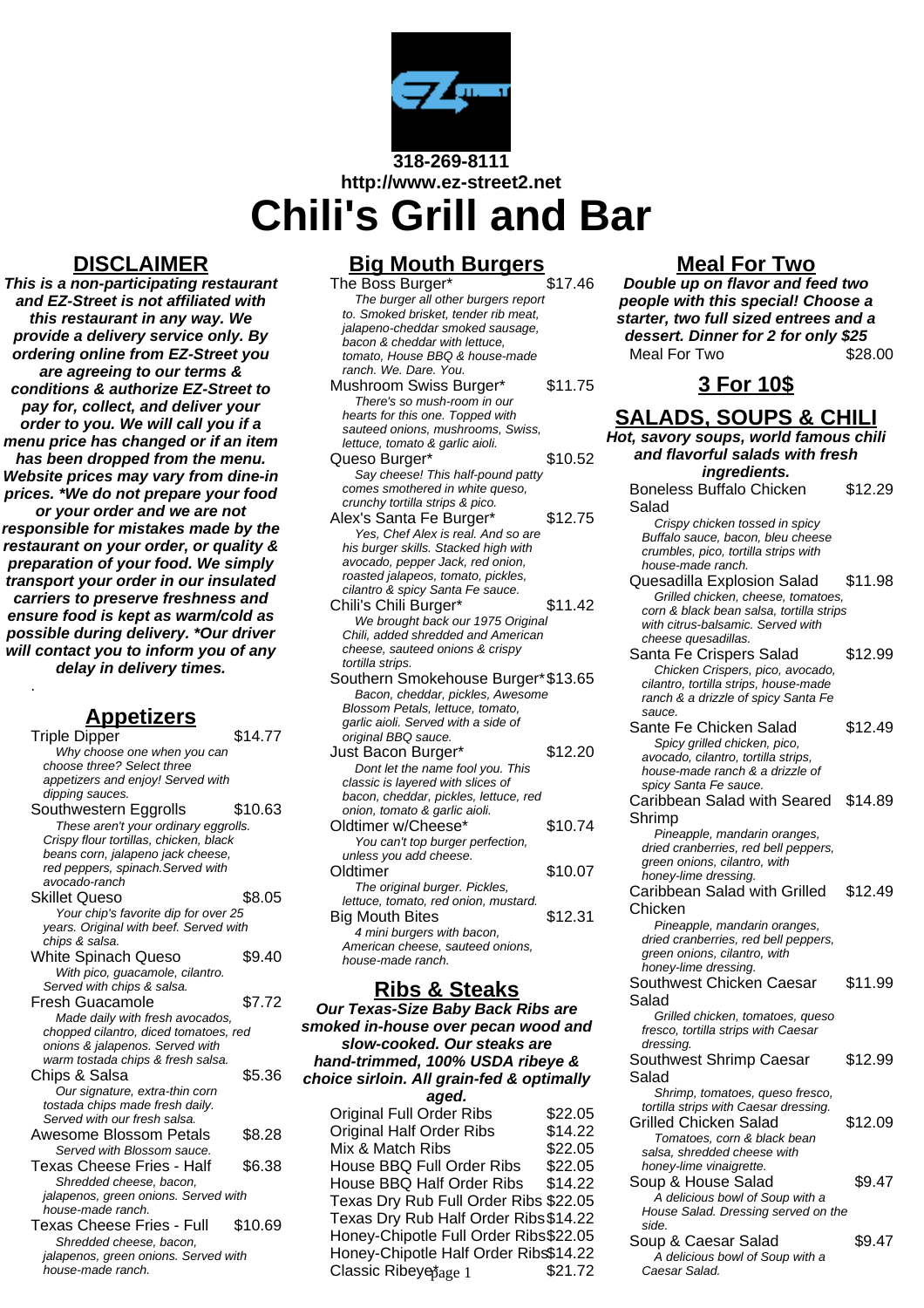| <b>Boneless Wings</b><br>Hand-tossed in choice of sauce,                                                                                                         | \$11.89 |
|------------------------------------------------------------------------------------------------------------------------------------------------------------------|---------|
| celery, dipping sauce.<br>Bone-in Wings<br>Hand-tossed in choice of sauce.                                                                                       | \$11.89 |
| celery, dipping sauce.<br><b>Loaded Boneless Wings</b><br>Smothered in white queso,<br>shredded cheese, bacon, green<br>onions. Served with house-made<br>ranch. | \$11.81 |
| Classic Nachos with Chicken \$11.97<br>Chicken, 3-cheese blend, black<br>beans, jalapeos, Skillet Queso.<br>Served with pico & sour cream.                       |         |
| Classic Nachos with Beef<br>Beef, 3-cheese blend, black beans,<br>jalapeos, Skillet Queso. Served with<br>pico & sour cream.                                     | \$11.97 |
| Classic Nachos<br>Topped with 3-cheese blend, black<br>beans, jalapeos & our Skillet Queso.<br>Served with house-made pico de<br>gallo & sour cream.             | \$10.74 |
| <b>Fried Pickles</b><br>Served with house-made ranch.                                                                                                            | \$7.49  |
| Crispy Cheddar Bites<br>White and yellow Wisconsin<br>cheese curds topped with chile<br>spices, cilantro. Served with<br>ancho-chile ranch.                      | \$8.28  |

## **GUILTLESS GRILL**

**Our Guiltless Grill, lighter menu items with the same bold Chili's taste. Lighter choices with all the flavor for 630 calories or less.**

| 030 GADILES OF 1533.                 |         |
|--------------------------------------|---------|
| Ancho Salmon                         | \$17.39 |
| Seared chile-rubbed Atlantic         |         |
| salmon, spicy citrus-chile sauce,    |         |
| cilantro, queso fresco. Served with  |         |
| Mexican rice & steamed broccoli.     |         |
| 6 oz. Classic Sirloin* with          | \$13.99 |
| Grilled Avocado                      |         |
| Seasoned & topped with spicy         |         |
| citrus-chile sauce, grilled avocado  |         |
| slices, garlic roasted tomatoes,     |         |
| cilantro. Served with fresco salad.  |         |
| Margarita Grilled Chicken            | \$13.49 |
| Pico, tortilla strips, Mexican rice, |         |
| black beans. It only tastes like a   |         |
| <i>guilty pleasure.</i>              |         |
| Mango-Chile Chicken                  | \$13.49 |
| Chile spices, mango glaze &          |         |
| topped with chopped mango, cilantro, |         |
| pico, avocado. Served with Mexican   |         |
| rice, steamed broccoli.              |         |
| Grilled Chicken Salad                | \$12.39 |
| Tomatoes, corn & black bean          |         |
| salsa, shredded cheese with          |         |
| honey-lime vinaigrette.              |         |

### **TACOS & QUESADILLAS**

**Try these Fresh Mex classics.** Chilis 1975 Soft Tacos \$10.59 Party like it's 1975 with this Chili's classic. Three flour tortillas filled with Original Chili, cheese, lettuce, tomatoes. Served with sour cream, chips & salsa. Spicy Shrimp Tacos \$12.89

Three spicy chile-lime shrimp tacos in soft flour tortillas with pico, avocado, coleslaw & queso fresco. Served with Mexican rice & black beans.

Ranchero Chicken Tacos \$12.39 Three tacos in flour tortillas with pico, avocado, mixed cheese, jalapeno aioli, cilantro, queso fresco. Served with Mexican rice & black beans. Bacon Ranch Chicken \$12.49

| Classic Sirloin* - 10oz |  |
|-------------------------|--|
| Classic Sirloin* - 6oz  |  |

 $$20.15$  $$13.65$ 

# **Fajitas**

| Mix & Match Fajitas                 | \$19.25 |
|-------------------------------------|---------|
| Mix & Match Fajita Trio             | \$20.60 |
| Chicken Fajitas                     | \$17.01 |
| Steak Fajitas                       | \$19.25 |
| Shrimp Fajitas                      | \$19.25 |
| Mushroom Jack Chicken Fajita\$18.13 |         |
| Grilled chicken, sauteed            |         |
| mushrooms, crumbled bacon &         |         |
| mixed cheese.                       |         |
| Black Bean & Veggie Fajitas         | \$17.01 |
| Sizzling with chipotle butter,      |         |
| cilantro, bell peppers & onions.    |         |
| Served with Mexican rice, black     |         |
|                                     |         |

beans, guacamole, sour cream, pico, salsa, shredded cheese, flour or all-natural corn tortillas. Jack up your fajitas with white queso and pico +\$1.00.

## **CHICKEN CRISPERS**

**Our hand-battered Crispers are made with 100% all natural white meat.**

- Original Chicken Crispers \$12.99 Served with fries, corn on the cob and honey mustard.
- Crispy Chicken Crispers \$12.99 Served with fries, corn on the cob and choice of honey-mustard, BBQ sauce or house-made ranch.
- Crispy Honey-Chipotle Chicken \$12.99 **Crispers**

Served with fries, corn on the cob and ranch.

Honey-Chipotle Crispers & **Waffles** \$13.99 Crispers on top of Belgian waffles.

Topped with bacon, jalapenos, ancho-chile ranch. Served with fries & honey-chipotle sauce.

Crispy Buffalo Bleu Crispers \$13.59 Served with fries, corn on the cob and bleu cheese.

#### **Smokehouse Combos Smoked low and slow in-house with 100% natural pecan wood.**

Smokehouse Combo \$18.69 Build your own combo! Choose from our famous Baby Back Ribs, NEW Cheesy Bacon BBQ Chicken, Smoked Brisket, Jalapeno-Cheddar Smoked Sausage, or Chicken Crispers. Served with roasted street corn, fries, chile-garlic toast & garlic dill pickles. Ultimate Smokehouse Combo \$19.49 Build your own combo! Choose from our famous Baby Back Ribs, NEW Cheesy Bacon BBQ Chicken, Smoked Brisket, Jalapeo-Cheddar Smoked Sausage, or Chicken Crispers. Served with roasted street corn, fries, chile-garlic toast & garlic dill pickles.

### **Sides**

**For every main dish, there is a perfect side.**

| Fries                         | \$2.50 |
|-------------------------------|--------|
| Steamed Broccoli              | \$2.50 |
| Corn on the Cob               | \$2.50 |
| <b>Roasted Street Corn</b>    | \$3.50 |
| <b>Loaded Mashed Potatoes</b> | \$2.50 |
| <b>Mashed Potatoes</b>        | \$2.50 |
| Coleslaw                      | \$2.50 |
| Black Beans page 2            | \$2.50 |
|                               |        |

| Chili & House Salad<br>A delicious bowl of the Original<br>Chili with a House Salad. Dressing<br>served on the side. | \$9.78 |
|----------------------------------------------------------------------------------------------------------------------|--------|
| Chili & Caesar Salad<br>A delicious bowl of the Original                                                             | \$9.78 |
| Chili with a side Caesar Salad.                                                                                      |        |
| Side Caesar Salad                                                                                                    | \$5.59 |
| Romaine, Parmesan, croutons &                                                                                        |        |
| Caesar dressing.                                                                                                     |        |
| Side House Salad                                                                                                     | \$5.59 |
| Tomatoes, red onions, cucumbers,                                                                                     |        |
| shredded cheese, garlic croutons                                                                                     |        |
| with your choice of dressing.                                                                                        |        |
| Bowl of the Original Chili                                                                                           | \$6.49 |
| Yeah, chili is our thing. Our original                                                                               |        |
| recipe, filled with beef, onions &                                                                                   |        |
| signature blend of spices. Topped                                                                                    |        |
| with shredded cheese & tortilla strips.                                                                              |        |
| Cup of the Original Chili                                                                                            | \$4.49 |
| Yeah, chili is our thing. Our original                                                                               |        |
| recipe, filled with beef, onions &                                                                                   |        |
| signature blend of spices. Topped<br>with shredded cheese & tortilla strips.                                         |        |
|                                                                                                                      |        |
| Bowl of Soup                                                                                                         | \$5.49 |
| Cup of Soup                                                                                                          | \$4.69 |

## **SANDWICHES**

## **Hand-crafted sandwiches served with**

| iand-crafted sandwiches served with<br>fries.                         |         |
|-----------------------------------------------------------------------|---------|
| Bacon Avocado Grilled Chicken\$12.39                                  |         |
| Sandwich                                                              |         |
|                                                                       |         |
| You definitely won't be hungry                                        |         |
| later. Grilled chicken, bacon, swiss,                                 |         |
| avocado, sauteed onions, lettuce,<br>tomato, cilantro-pesto mayo on a |         |
| toasted buttery roll.                                                 |         |
| <b>Buffalo Chicken Ranch</b>                                          | \$11.19 |
| Sandwich                                                              |         |
|                                                                       |         |
| Crispy chicken with spicy Buffalo                                     |         |
| sauce, tomato, lettuce, house-made<br>ranch on a brioche bun.         |         |
| California Turkey Club                                                | \$11.39 |
|                                                                       |         |
| Bacon, avocado, tomato, red<br>onion, swiss, lettuce, cilantro-pesto  |         |
| mayo on wheat Texas toast.                                            |         |
|                                                                       |         |
| <u>CHICKEN &amp; SEAFOOD</u>                                          |         |
| Prepared fresh and always delicious!                                  |         |
| Cajun Chicken Pasta                                                   | \$12.99 |
| Grilled chicken, penne in Alfredo                                     |         |
| sauce, topped with chile spices,                                      |         |
| Parmesan, tomatoes, green onions.                                     |         |
| Served with garlic toast.                                             |         |
| Cajun Shrimp Pasta                                                    | \$15.19 |
| Shrimp, penne in Alfredo sauce,                                       |         |
| topped with chile spices, Parmesan,                                   |         |
| tomatoes, green onions. Served with                                   |         |
| garlic toast.                                                         |         |
| Chipotle Chicken Fresh Mex                                            | \$12.49 |
| Bowl                                                                  |         |
| Grilled chicken, pico, field greens,                                  |         |
| Mexican rice, corn & black bean                                       |         |
| salsa, avocado, shredded cheese,                                      |         |
| tortilla strips, cilantro, chipotle pesto,                            |         |
| house-made ranch.                                                     |         |
| Chipotle Shrimp Fresh Mex                                             | \$12.89 |
| Bowl                                                                  |         |
| Shrimp, pico, field greens, Mexican                                   |         |
| rice, corn & black bean salsa,                                        |         |
| avocado, shredded cheese, tortilla                                    |         |

avocado, shredded cheese, tortilla strips, cilantro, chipotle pesto, house-made ranch. Ancho Salmon \$18.39 Seared chile-rubbed Atlantic salmon, spicy citrus-chile sauce, cilantro, queso fresco. Served with Mexican rice & steamed broccoli. Margarita Grilled Chicken \$12.49 Pico, tortilla strips, Mexican rice, black beans. It only tastes like a guilty pleasure. page 2